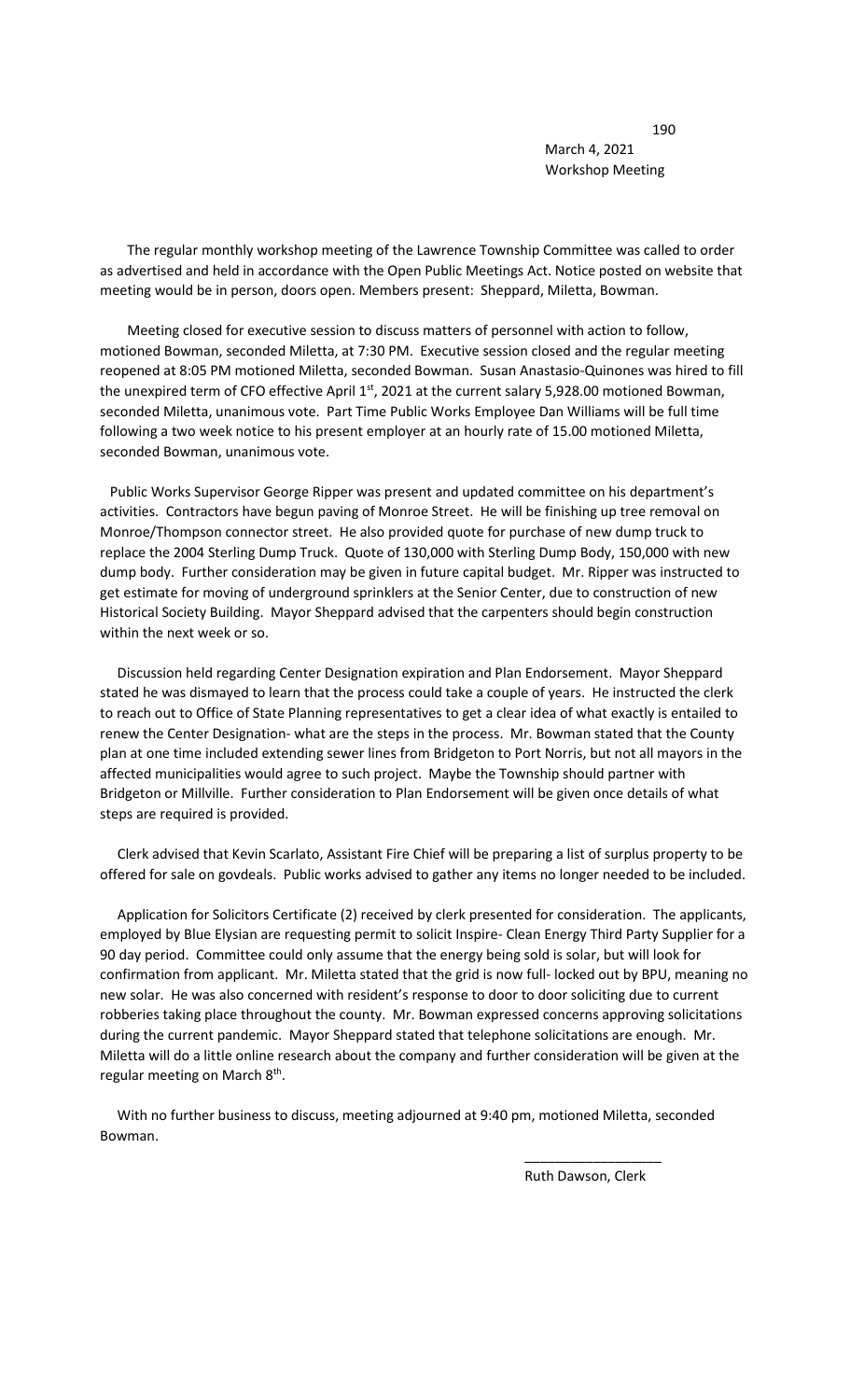## 191 March 8, 2021 Regular Monthly Meeting

 The regular monthly meeting of the Lawrence Township Committee was called to order at 7:30 PM as advertised and held in accordance with the Open Public Meetings Act. Notice was posted on the Townships website that the meeting would be live and in person. Members present: Sheppard, Miletta, Bowman.

 Following the pledge of allegiance, minutes of the February 4, 8, 23 and 24 meetings approved motioned Miletta, seconded Bowman, unanimous vote. Various reports accepted, motioned Bowman, seconded Miletta, unanimous vote.

 Resolution 2021-22 Authorizing Emergency Temporary Appropriation in the amount of 413,661.92 Due to delay in budget adoption approved motioned Miletta, seconded Bowman, unanimous vote.

 Resolution 2021-33, Authorizing sale of surplus property, land sale to be held at the regular meeting of April 12<sup>th</sup> approved, motioned Bowman, seconded Miletta, unanimous vote.

 Inter-Local Service Agreement between the Township and Borough of Shiloh for Certified Recycling Coordinator Services, fee of \$150.00 approved, motioned Miletta, seconded Bowman, unanimous vote, Resolution No. 2021-24.

 Resolution No. 2021-25 Endorse Submission of 2020 Recycling Tonnage Grant and Authorizing Ronald Campbell (Inter-local) to prepare and submit same approved, unanimous vote as motioned Bowman, seconded Miletta.

 Public hearing opened as advertised, Ordinance No 2021-422, 2021 Salary Ordinance. With no public in attendance, the hearing was closed and the ordinance adopted, motioned Miletta, seconded Bowman, unanimous vote.

 Ordinance No. 2021-423, Updated Municipal Stormwater Management Ordinance approved on first reading motioned Miletta, seconded Bowman, unanimous vote. The Ordinance will be further considered for final adoption following a public hearing at the regular meeting of April 12.

 Amendment acknowledged to LOSAP list accepted February 8, Resolution 2021-19, adding additional volunteer, bringing the total to 38 volunteers, benefits totaling 20,250.00, motioned Bowman, seconded Miletta, unanimous vote.

 Brief discussion held regarding Plan Endorsement. Clerk obtained written process outline and guidelines for Plan Endorsement as Mayor Sheppard requested, from Meghan Wren, Area Planner, State Planning Commission. Mayor Sheppard and Committee members thought the Center Designation could be renewed as it was with a simple action. It appears that it will be a lengthy process and a planner or consultant may need to be hired to complete same. Mayor Sheppard expressed concerns that with our current debt and future plans for purchasing a new Fire Truck, Dump Truck and possibly being forced to make improvements and repairs to Cedarville Lake Dam, our borrowing capacity may not be able to fund the infrastructure that requires Plan Endorsement. Deputy Miletta stated that the Township should not be held responsible for repairs to the dam as it belongs to the County, it's located in their right of way. He also remarked that the County repaired the bridge in Fairfield Township located on the same roadway. Mayor Sheppard will reach out to Ms. Wren for additional information. Further consideration may be given.

 Discussion held regarding (2) applications received for Solicitors/Peddlers License. Mr. Bowman stated that he did not feel the committee has a right to provide authorization for them to enter resident's private property, especially during these difficult times. Mr. Miletta stated that he did research the company, Blue Elysian online. They are a marketing firm. In his opinion, they will get you by selling power cheap to start, but within a two- year period it would be twice as costly. Mayor Sheppard